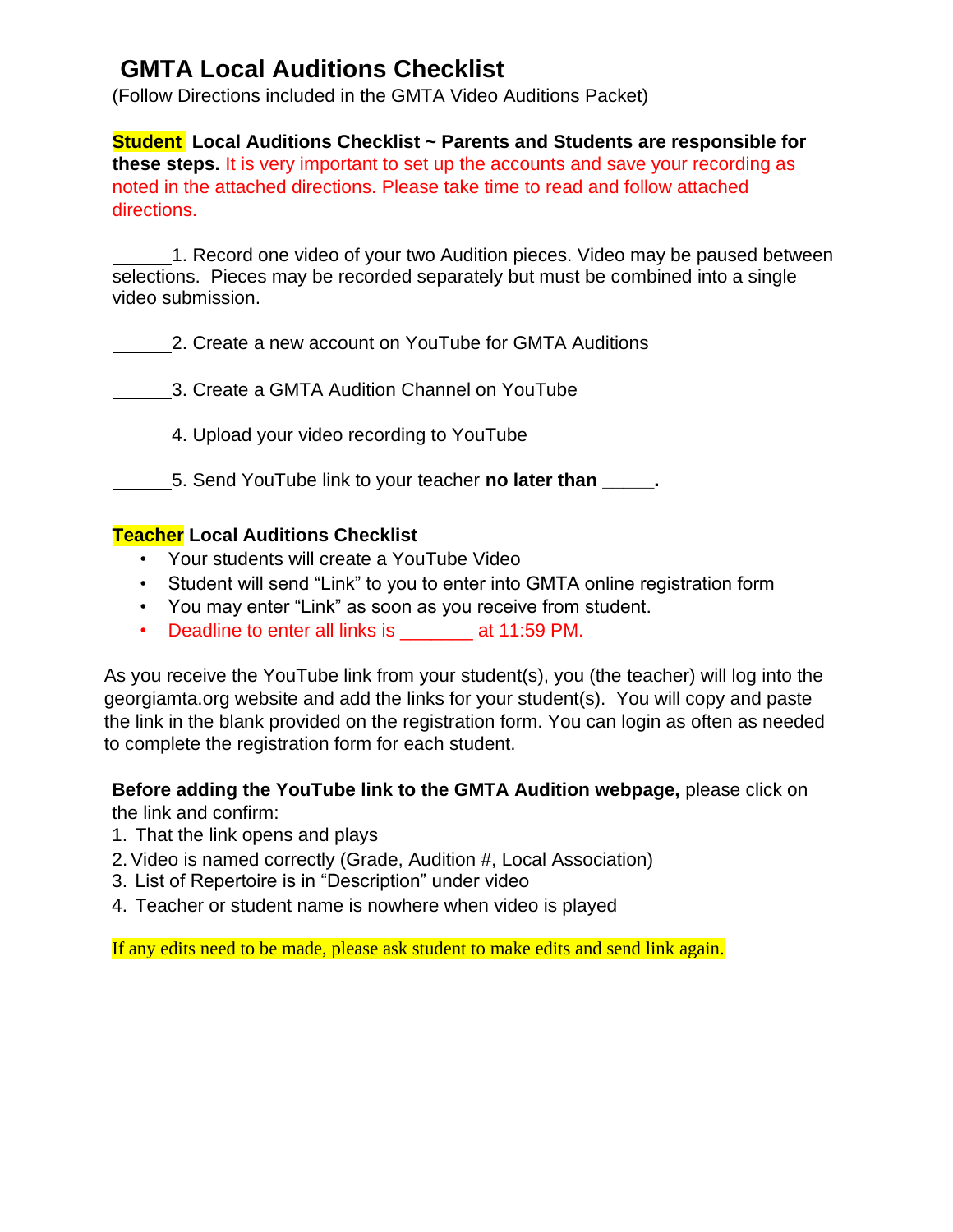1. Log in to [georgiamta](https://georgiamta.org/) [w](https://georgiamta.org/)ebsite.



2. Under Auditions: Click on "Register This Year"



3. Click "Video Needed" for each student.



4. Add YouTube link (provided by your student) to the corresponding blank on the registration form. Pay careful attention to the Registration (Audition) # and Student # (circled in red on example) when adding files. All students registered for 2021 will be listed on this page. Before sending to you, the student link should be saved as: Local Auditions: " Grade \_\_\_\_\_, Audition # \_\_\_\_, \_\_\_\_ MTA"